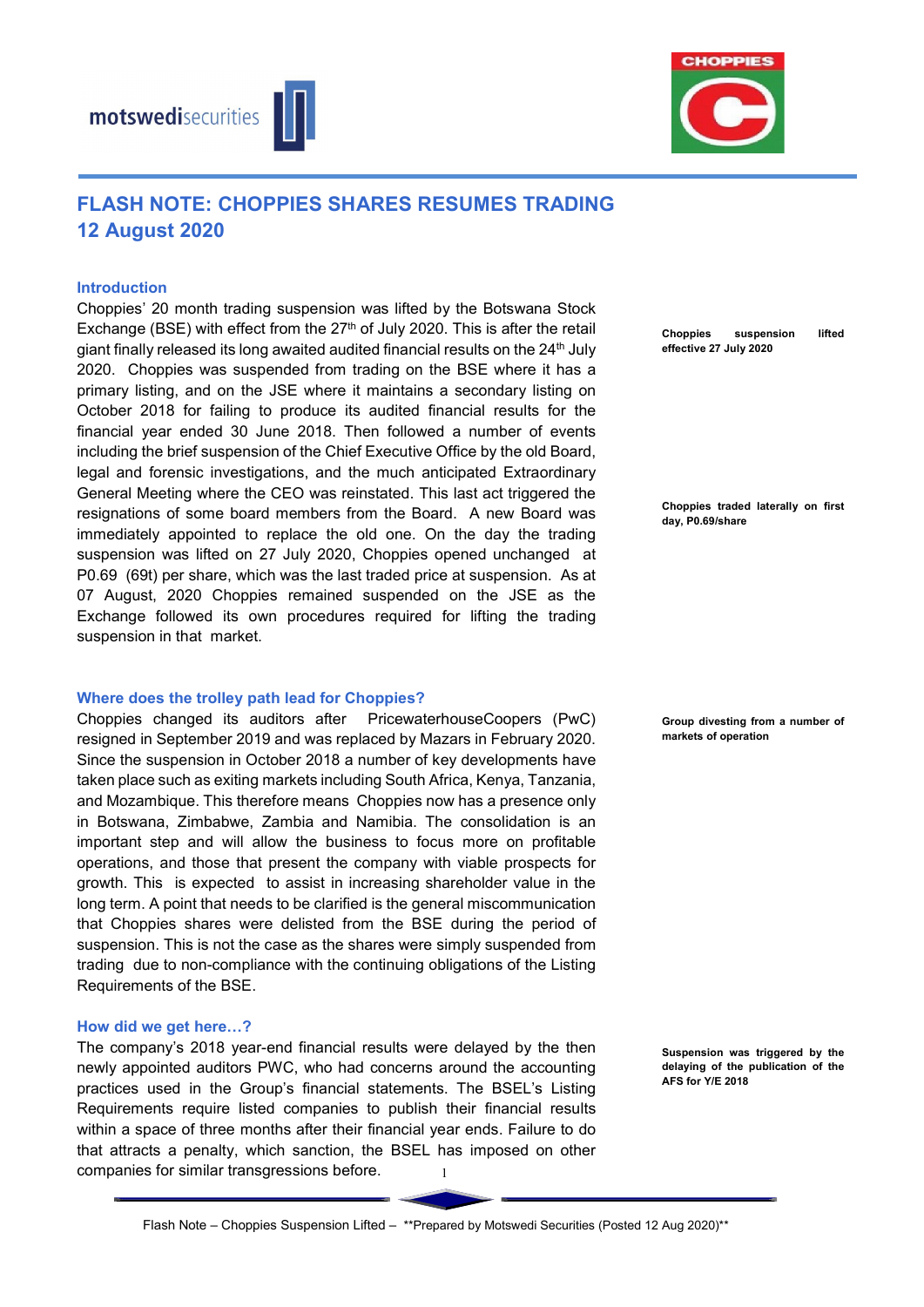

#### A birds eye view on the financial results

The latest available full year financials results are for the year ended June 2019 and show that Choppies had an annual turnover of P9.62bn, v/s P10.79bn in the prior year. In the aftermath of a series of poor financial performance spanning a number of years, the Group revisited its strategy to improving profitability by among other things, closing a number of lossmaking regional operations and exiting those markets. Together, these discontinued operations collectively accounted for 44% of the Group's total turnover in 2019, but significantly, also contributed to most of the Group's losses as well. Some had even never registered a profit since becoming part of the Group.

On the other hand, operations that the Group will be concentrating on include Botswana, which in 2019 was the biggest contributor to the continuing operations revenue – as has been the case since the Group listed in 2012 – contributing 77.4%, followed by Zambia at 10.9%, Zimbabwe at 9.5% and Namibia at 2.2%. GP margins were flat at 19.7% while EBITDA fell considerably by 142.1%. Headline EPS stood at -25.87t for the same period under review.

One of the key fundamental drivers attributable to the company's success has been its footprint in Botswana — which diligently contributed the highest revenue for the Group's operations since it listed. The Group added 3 more stores to its Botswana portfolio, bringing to a total of 91 of stores in the country for the period ended 30 June 2019. The revenue in this region increased 1% to P4.15bn, with the corresponding GP margin increased to 24.1%. EBITDA was up to P1258.3mn, as a direct result of impairment losses dropping P115mn.

In the same period, Zimbabwe was the only other region to produce profits for the period, albeit a marginal one at P2.04mn. This was a show of resilience in the region as the Company opened an additional two new stores, however, four stores unfortunately closed in this period. Currency translations also weighed in on the overall contribution of the region, due to the volatility of the local currency, weakening against the Pula.

In Zambia, turnover increased for the period, following the opening of three additional stores. EBITDA remained in the negative however, increasing to a P38.0mn loss, which subsequently led to an increased loss before tax of P50.97mn from the lesser loss of P31.35mn reported in the prior year. The decline was attributable to the weakened Kwacha relative to the Pula, while some of the overhead costs in that region, e.g. rent, remained fixed and chargeable in US Dollar terms.

Trading revenue improved to P119.7mn in Namibia for the 2019 year end, (v/s P45.2mn in 2018), while maintaining an unchanged store count , which bodes well for future prospects in this region. GP margins improved to 16.6% from 11.7%, while EBITDA losses increased to P9.2 million (2018: loss P7.6 million).



| <b>Discontinued</b><br>operations<br>accounted for 44% of Group's total<br>revenue for the financial year 2019 |
|----------------------------------------------------------------------------------------------------------------|
| GP<br>continuing<br>margin<br>for<br>operations flat                                                           |
| Three more stores added<br>to<br>Botswana portfolio                                                            |
| Zimbabwe and Botswana the only<br>two regions to produce profits for<br>the period                             |

Trading prospects looking positive in Namibia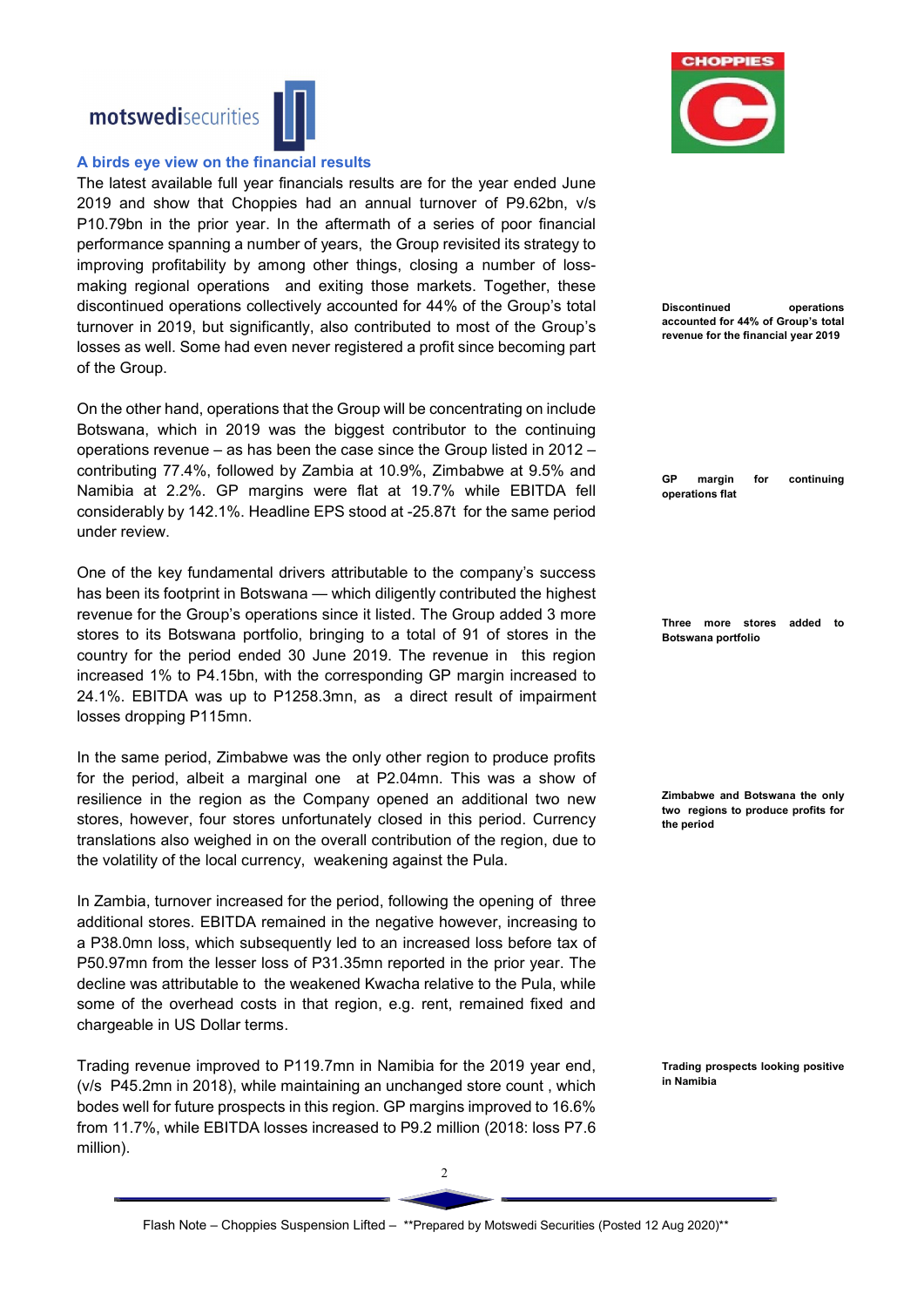

 $\overline{a}$ Of the operations being discontinued by the Company, South Africa was the second largest contributor to overall trading revenue at P3.74bn in 2019, down from P4.04bn in 2018. EBITDA losses in this region significantly jumped to P196.6mn from P18.4mn as a direct result of depressed trading conditions in the North West province of the region. Loss before tax for the period stood at P306.6mn (2018: loss before tax of P273.8mn) The South African operations were eventually sold off during the year 2020.

Difficult market conditions in Kenya resulted in an operational loss of P58.2mn in the period ended 30 June 2020, compared to a lower operational loss of P27.8mn in the prior period. As expected, the loss before tax increased to P95.3mn from the prior period's P70.4mn.

Trading losses were also registered in Tanzania and Mozambique, to the tune of P18.2mn (2018: loss of P5.9mn) and P15.5mn (2018: loss of P11.7mn). The Tanzania operations are in the process of being sold as the Company exits the region. Meanwhile, the Company shut down the Mozambique operations and has since exited the region. The moveable assets of the Mozambique operations have been transferred to the Zambia operations while the non-movable assets, i.e. the buildings, are to be disposed for an amount of US\$1mn, the proceeds to which will be used to settle outstanding loan balances.

#### Opinion on Fraud Allegations

Accompanying the financial results published on the  $24<sup>th</sup>$  July, was an update on the fraud allegations in relation to the stock held by Choppies subsidiaries, and the bulk sales of the aforementioned stock. At the recommendation of the forensic investigation report published in December 2019, a "Focused Investigation" was launched by the Board of Choppies to determine the validity of the allegations. The conclusion, as provided by Advocate Meyerowitz (the Company's Board appointed independent Counsel to carry out the Focused Investigation), was that the allegations of fraud in respect of stock in both South Africa and Zimbabwe would in all likeliness not succeed in a court of law, nor in any formal quasi-judicial setting such as a disciplinary hearing. On this basis, Choppies then proceeded to submit all outstanding financial information covering four outstanding reporting periods to the BSE, which resulted in the lifting of the trading suspension by the Exchange.

## What does the lifting of suspension mean on the share price and liquidity?

3 With the suspension lifted on the trading of Choppies' shares, the Group's shares can now be freely traded once more on the BSE. This will allow shareholders who have been unable to take any positions in the last 20 months whilst the stock was suspended to once again start trading, and not to be locked in or out of transacting in the stock. Being one of the most liquid stocks on the BSE this will over time, in turn aid price discovery and possible realisation of value, whilst also boosting market turnover. This is a welcome development for the BSE equity market where turnover has been subdued for most parts.



Fraud allegations are likely not to succeed in a court of law

Choppies' return expected to add to overall market liquidity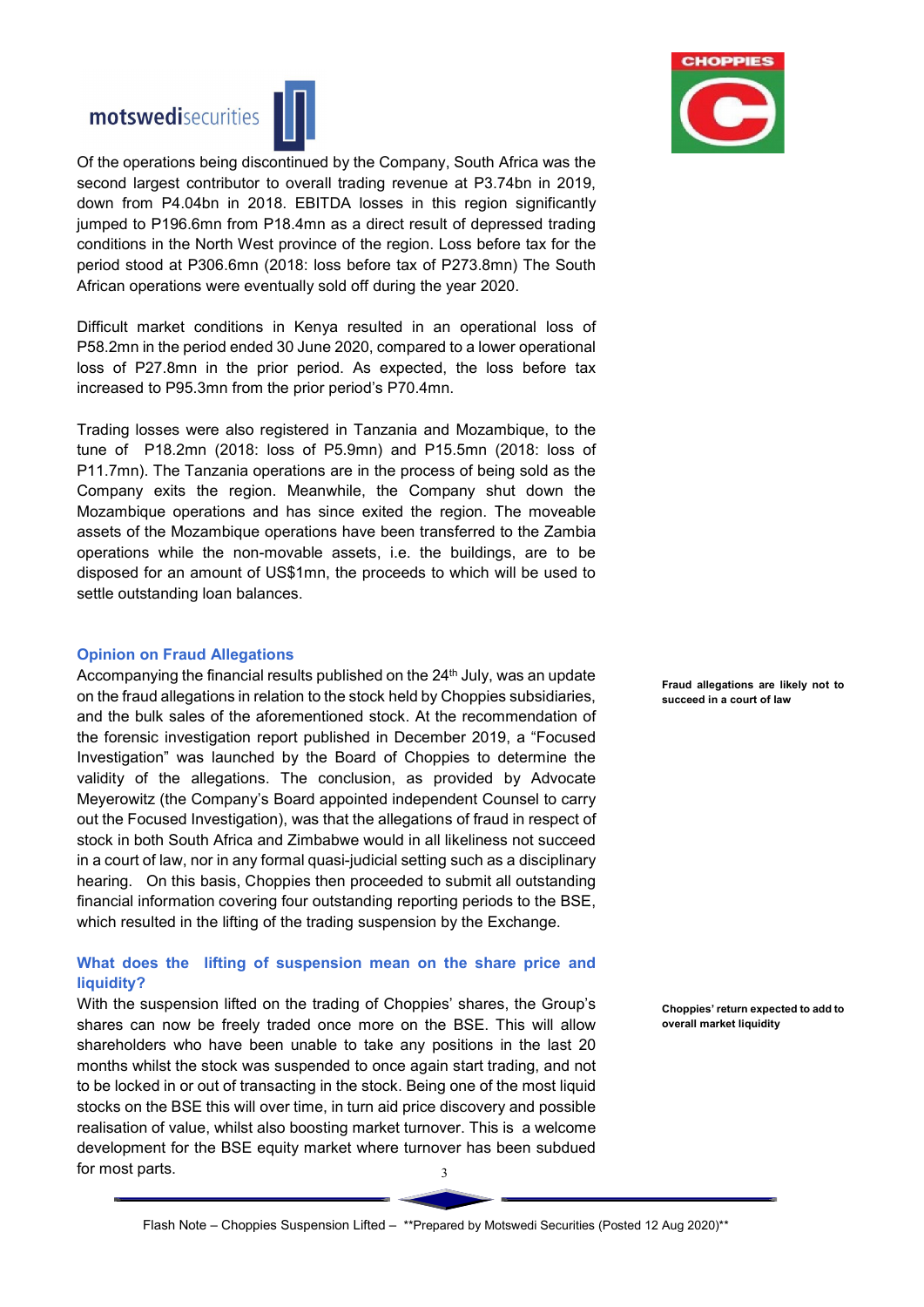



As expected, significant trading in the stock was observed in the first 10 days of trading (after the suspension was lifted) where cumulatively, 10.62mn shares changed hands at prices ranging from 69 thebe to 66 thebe. Almost all of this trading was accounted for by retail clients as institutional investors take time to digest the fair amount of financial results covering four reporting periods, namely the year-end to 30 June 2018, interims to 31 December 2018, year-end to 30 June 2019, and interims to December 2019, and which were all presented at once. So far, the demand has been able to absorb the supply, but the position might well change once (institutional) investors have finished the process of analysing all this financial information on the company that they are currently assessing. The company is currently in a closed period, with the results for the year ended 30 June, 2020 expected to be released by end of September, 2020. It will be after these particular set of results are released that the market might get some direction as to where the stock is headed.

Motswedi Securities will produce a more detailed analysts report on the company at that stage.

In the meantime, we might see some further weakening of the share price in the short and possibly medium term, whist we also expect some stability in the price in the longer term as the company refocuses, and consolidates its positions in those markets that have been identified as key for the improved performance and profitability of the company, going forward.

#### The positives…

Consolidation. The closure of loss making operations in South Africa, Kenya and Tanzania was long overdue. The consolidation process now allows the business to be much leaner, with focus on more profitable operations which should grow shareholder value going forward. The company will still concentrate on growing and retaining market share where it operates, with Choppies still commanding a market leading 34% market share in Botswana for example, according to Management.

The recapitalisation of the business by P150mn comprising of a loan of P100 million from founding shareholders and P50m from trading operations should send a positive signal and help stabilise the Group's financial positon, overall.

Improved corporate governance. Another positive is that of developments around improved corporate governance issues as shown by tighter governance structures, a clear succession plan and a new Board that is expected to exercise its fiduciary oversight functions in a more robust manner. The appointment of a Deputy CEO for the first time in the history of the company, and one boasting a wealth of experience in the industry, bodes well for a clear success plan, and is a welcome development.

Consolidation process likely to grow ultimate shareholder value

Recapitlisation efforts should help stabilise the Group

Tighter corporate governance introduced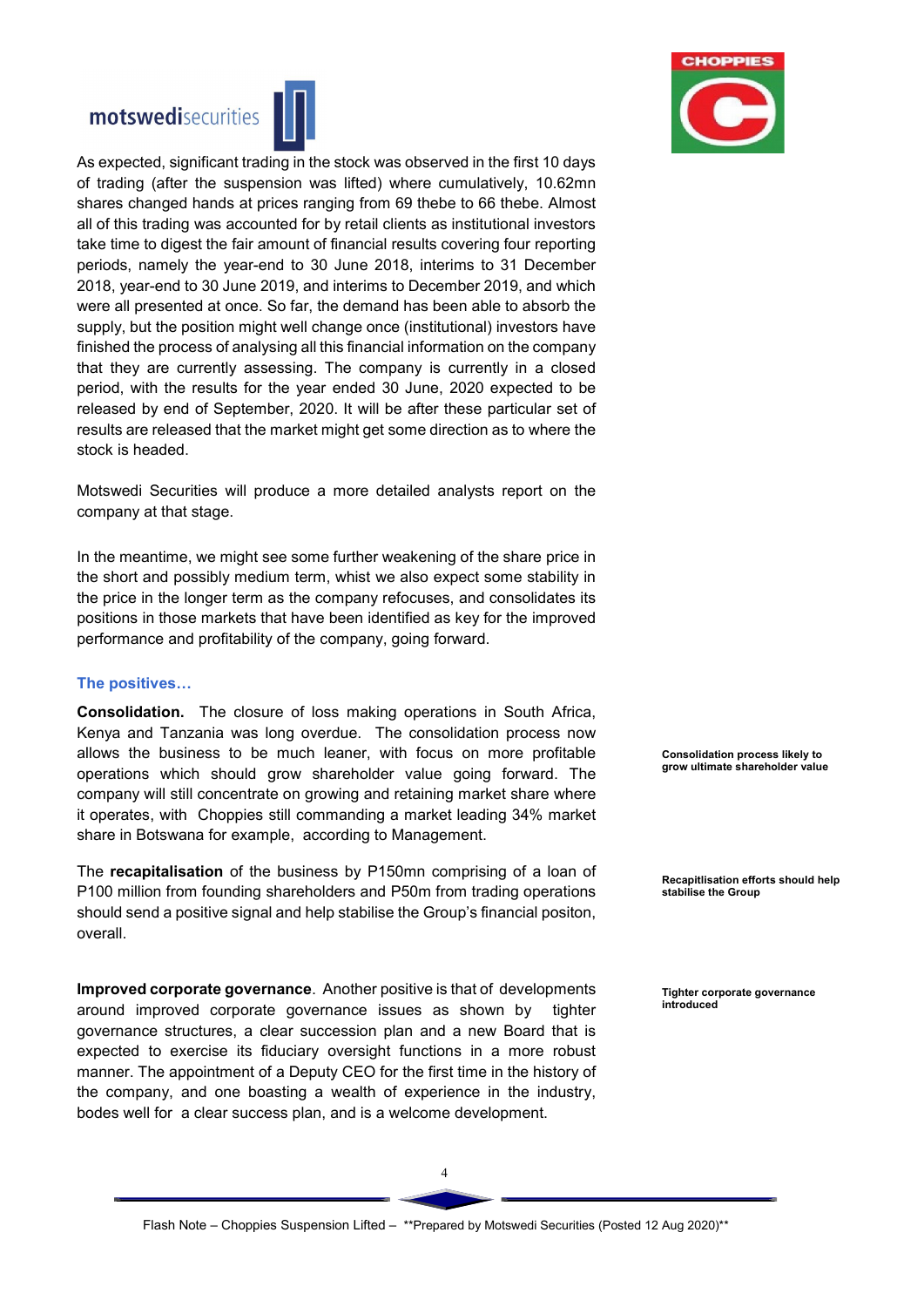

### The downside…

Going Concern. This appears to be the elephant in the room for the Group after recording a negative equity of some P80.15mn as at the end of the financial year end to 30 June 2019. This was reported as being a result of a decline in the foreign currency translation reserves as well as trading losses from those regions that the Group has since exited. The company's Board have given the assurance that the going concern status at the level of each jurisdiction will continue to be monitored closely on a continuous basis, and corrective and decisive action taken timeously, when required. The Directors' statement accompanying the financial results for the year ended 30 June 2019, state that they have no reason to doubt the company's ability to operate as a going concern in the near future. More direction on the going concern status will be provided by the company with the interim results to 31 December, 2020.

### Conclusion

The release of the long outstanding financial information from the company, as well as the resultant lifting of the trading restrictions on the stock has been a welcome and positive development in the market. With the information now in investors hands, this allows them to be in a position now, to make informed investment decisions on what to do at the counter.

On the surface, interim results to 31 December for 2019 show revenue from continuing operations declining by 20% to P3.00bn (2018: P3.61bn). GP margins were flat at 22.9% (2018: 22.5%) while EBITDA margin stood at 5.8% (2018: 5.5%). Headline EPS stood at -9.29 thebe (a blended figure made up of 5.44 thebe from continuing operations and -14.73 thebe from discontinued operations). Management is of the belief, and is convinced that the fundamentals remain resilient and the company is well positioned to recoup its accumulated losses within a fairly short period of time. The market would surely welcome this, were it to materialise.

Clearly more thorough analysis of the financial information recently released, including that is soon to be released for the year end period to 30 June 2020, will have to be undertaken first to make any informed decisions as to what the long term prospects at the company are. Going forward, however, the company's ability to recover lost ground, and thereby give the market any semblance of confidence will depend on the ability of the company to formulate and execute a proper and clear strategy anchored on the following premise:

- Drawing a line under all loss making and value destroying operations, and markets;
- Consolidating around businesses presenting the best potential for revenue growth and profitability;
- Adopting best practices in terms of strict adherence to good corporate governance practices at all times.



Group records negative equity for the first time in its history

Group strategy remains resilient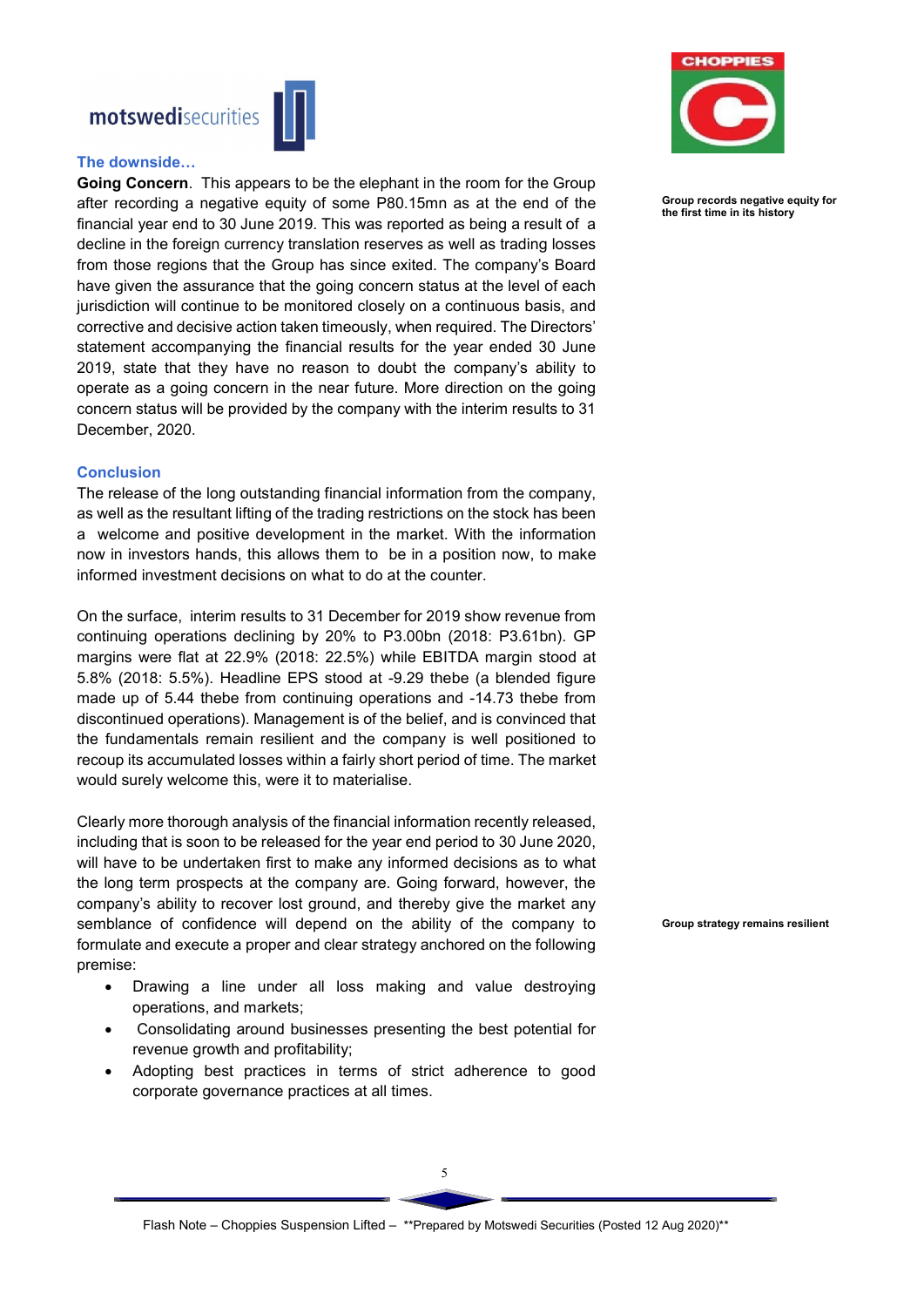



### Recommendation

Until a more thorough analysis of all the long outstanding results has been done, including up to year ended 30 June, 2020 and more interaction with senior management has been carried out, we will advise extreme caution in trading in Choppies stock. However, and at current levels, opportunities might well present themselves to the patient, long term investor who might be able to pick up volume at low and attractive prices.



Investors should exercise extreme caution when trading Choppies shares